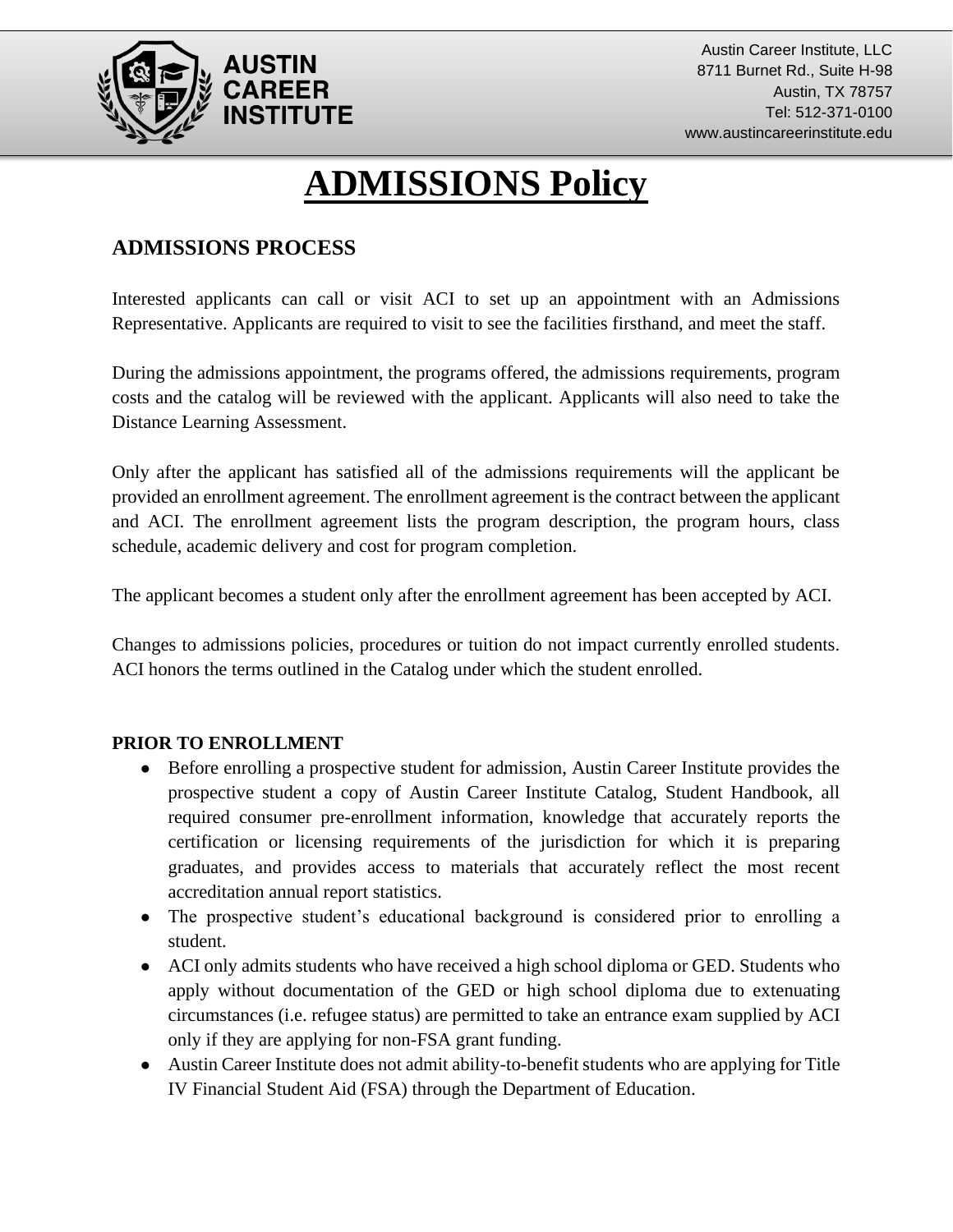

Austin Career Institute, LLC 8711 Burnet Rd., Suite H-98 Austin, TX 78757 Tel: 512-371-0100 www.austincareerinstitute.edu

- All students admitted are beyond the compulsory age of attendance for the state of Texas.
- All students must be enrolled as a regular student in an eligible program.

#### **VACCINATION POLICY**

- Austin Career Institute does not require vaccination records for admittance
- Because we respect the rights and decisions of all parties concerning childhood vaccines, we do not require these records for admittance.

#### **NON-DISCRIMINATION**

• Austin Career Institute does not discriminate on the basis of sex, age, race, color, religion, disability, national origin or ethnic origin in admitting students nor does it recruit students already attending or admitted to another school offering similar programs of study. All members of the armed services will not be denied admissions based on reasons related to their service.

#### **READMISSION REQUIREMENTS FOR SERVICE MEMBERS**

- An institution may not deny readmission to a person who is a member of, applies to be a member of, performs, has performed, applies to perform, or has an obligation to perform, service in the uniformed services on the basis of that membership, application for membership, performance of service, application for service, or obligation to perform service.
- Austin Career Institute will promptly readmit any service member with the same academic status as the student had when the student last attended Austin Career Institute or was last admitted to Austin Career Institute, but did not begin attendance because of that service membership, application for membership, performance of military service, application for service, or obligation to perform military service.
- "Promptly readmit" means that the institution must readmit the student into the next class or classes in the student's program beginning after the student provides notice of his or her intent to reenroll, unless the student requests a later date of readmission or unusual circumstances require Austin Career Institute to admit the student at a later date.

#### **TELECOMMUNICATIONS AND CORRESPONDENCE COURSES**

● Austin Career Institute does not offer telecommunications or correspondence courses / programs of study.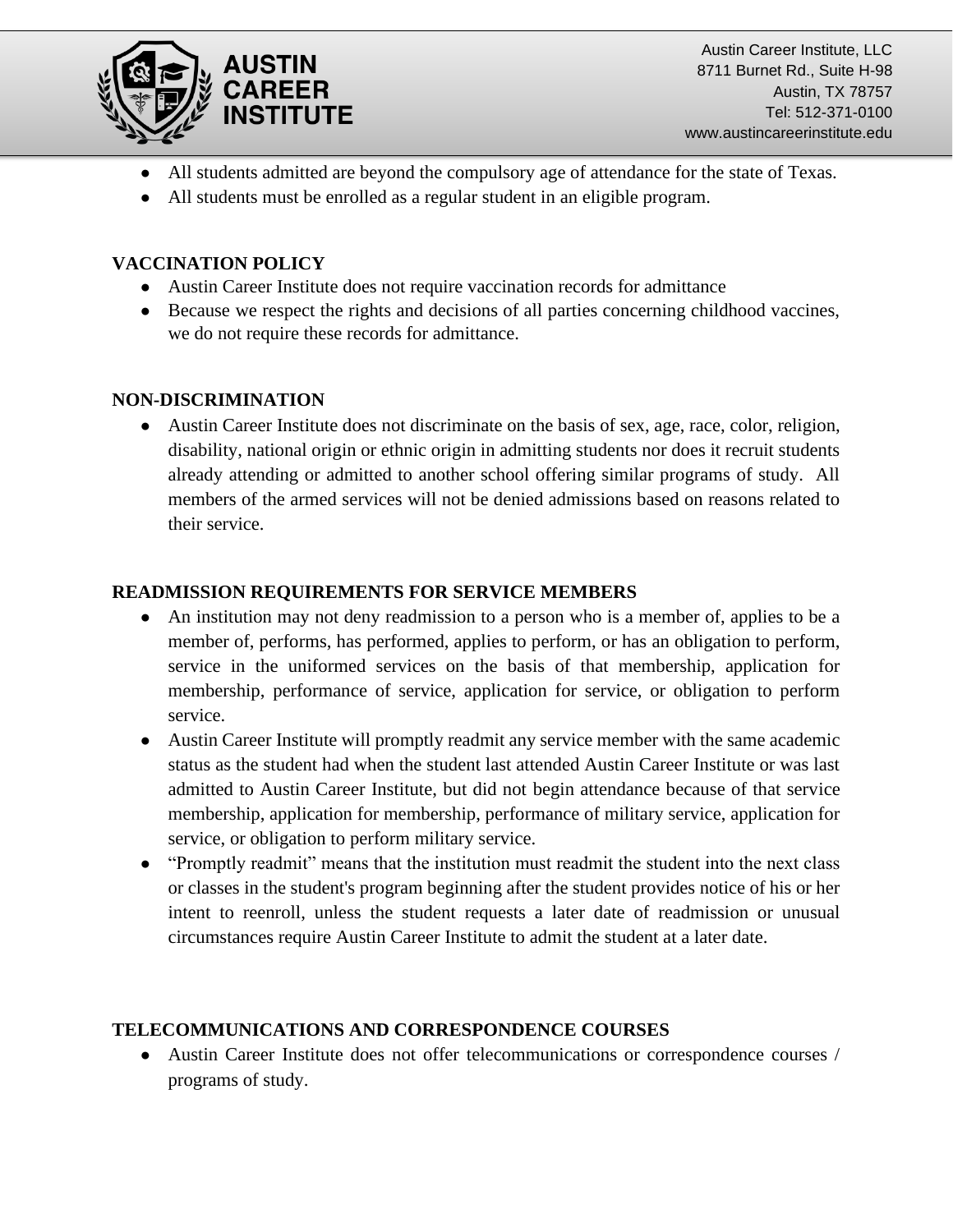

### **DISTANCE AND HYBRID EDUCATION**

● Austin Career Institute offers hybrid courses. Hybrid courses are a combination of in-class education and online distance education.

## **STUDY ABROAD PROGRAMS**

● Austin Career Institute does not offer any study abroad programs.

## **HOW TO APPLY**

- Complete the enrollment application
- Contact Austin Career Institute admissions office to schedule an interview. During the meeting, information concerning program and class schedules, curriculum books and supplies, dress code, and available grants and FSA / payment plans will be shared.
- Choose a program
- Fill out relevant applications for funding source and provide required documentation
- Enroll in program of choice

## **EDUCATIONAL REQUIREMENTS PRIOR TO STARTING CLASSES**

## **Admissions Requirements**

- 1. Applicants must be 18 years old or older
- 2. Applicants must complete an Application for Admissions
- 3. Applicants must have a Diploma or GED, or take and pass an entrance exam\*
- 4. Applicants must speak English or Spanish or take and pass an entrance exam (ESL programs are available to students so that they are able to improve their English and be able to pass the Entrance Exam and enter the English language trade classes)
- 5. Applicants desiring to enroll in blended courses will be required to complete a Distance Learning Assessment to confirm they are well-suited for online coursework
- 6. Applicants must meet with an Admissions Representative to determine the type of class schedule that will best meet the applicant's objectives, and sign an enrollment agreement
- 7. FSA applicants must have valid proof of successful completion of high school as evidenced by any of the items on the following non-exhaustive list:
	- a. Copy of the student's valid high school diploma or G.E.D. certificate (or equivalent)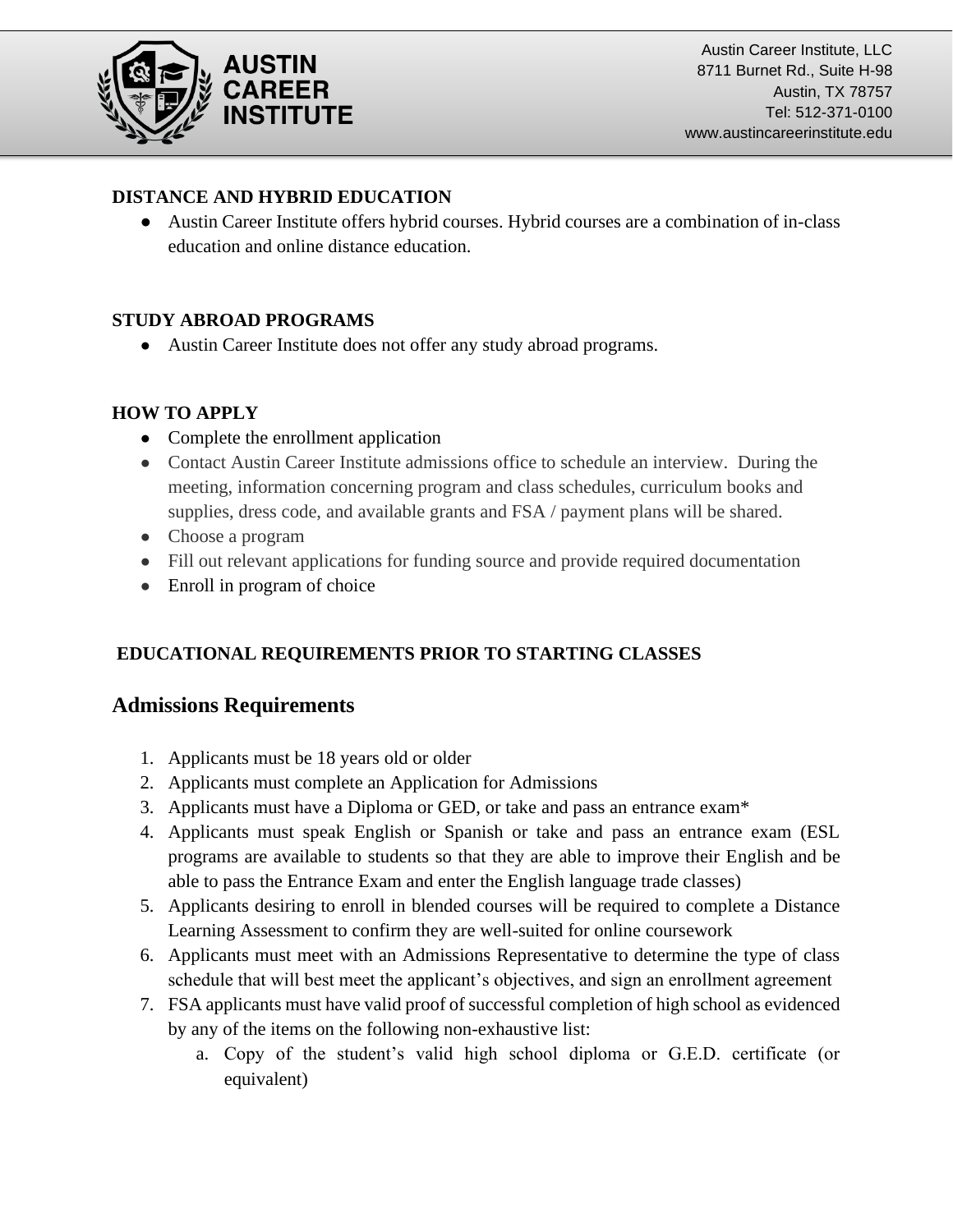

- i. In mitigating circumstances, as an alternate to show proof of completion of high school, an official high school transcript (bearing signature of a high school official) listing the student's graduation date
- ii. Austin Career Institute accepts online diplomas when the **diploma** comes from an **online school** that has accreditation from the proper regional board.
- iii. Have evidence of completion of home schooling that state law treats as a home or private school; or a copy of state-issued credential for secondary school completion if homeschooled (if applicable)
	- 1. Austin Career Institute considers home-schooled students to be beyond the compulsory age if the state in which the student was home schooled does not consider the student truant once he or she has completed the home-schooled program.
- iv. An academic transcript of a student who has successfully completed at least a two-year program that is acceptable for full credit towards an Associates or Bachelor's degree
- v. Any foreign diploma must be verified for high school completion by an approved outside agency that is qualified to translate into English in order to confirm the academic equivalence to a U.S. High School Diploma
- vi. A former member of the military who is unable to obtain documentation of his or her high school diploma (or its recognized equivalent), an institution may accept as alternative documentation a DD Form 214—Certificate of Release or Discharge From Active Duty— if the DD Form 214 indicates the individual is a high school graduate or equivalent.
- 8. Students applying for NONE-FSA grant funding at Austin Career Institute must meet the grant requirements and be approved for the grant they are applying for.
- 9. Students who are interested in using Title IV funding must also meet requirements it takes to become eligible for Title IV FSA funding in addition to ACI's requirements. Please see " https://ifap,ed.gov.bbook/attachments/2013bluebookvol2ch1.pdf " for further detail.

\*All applicants must produce a high school diploma. In mitigating circumstances (i.e. refugee status applicants who have successfully graduated from high school but don't have paperwork), if the applicant is not planning to use FSA funding, ACI has developed an entrance exam in lieu of a high school diploma which has proven successful in determining an applicant's ability to successfully understand and complete the requirements of the programs offered. A minimum passing score of 70% is required. Applicants who fail the exam will be allowed to retake the exam in 24 hours. A third attempt at the exam will be provided one week following the second exam attempt. A fourth attempt at the exam will not be provided for 1 month following the third attempt.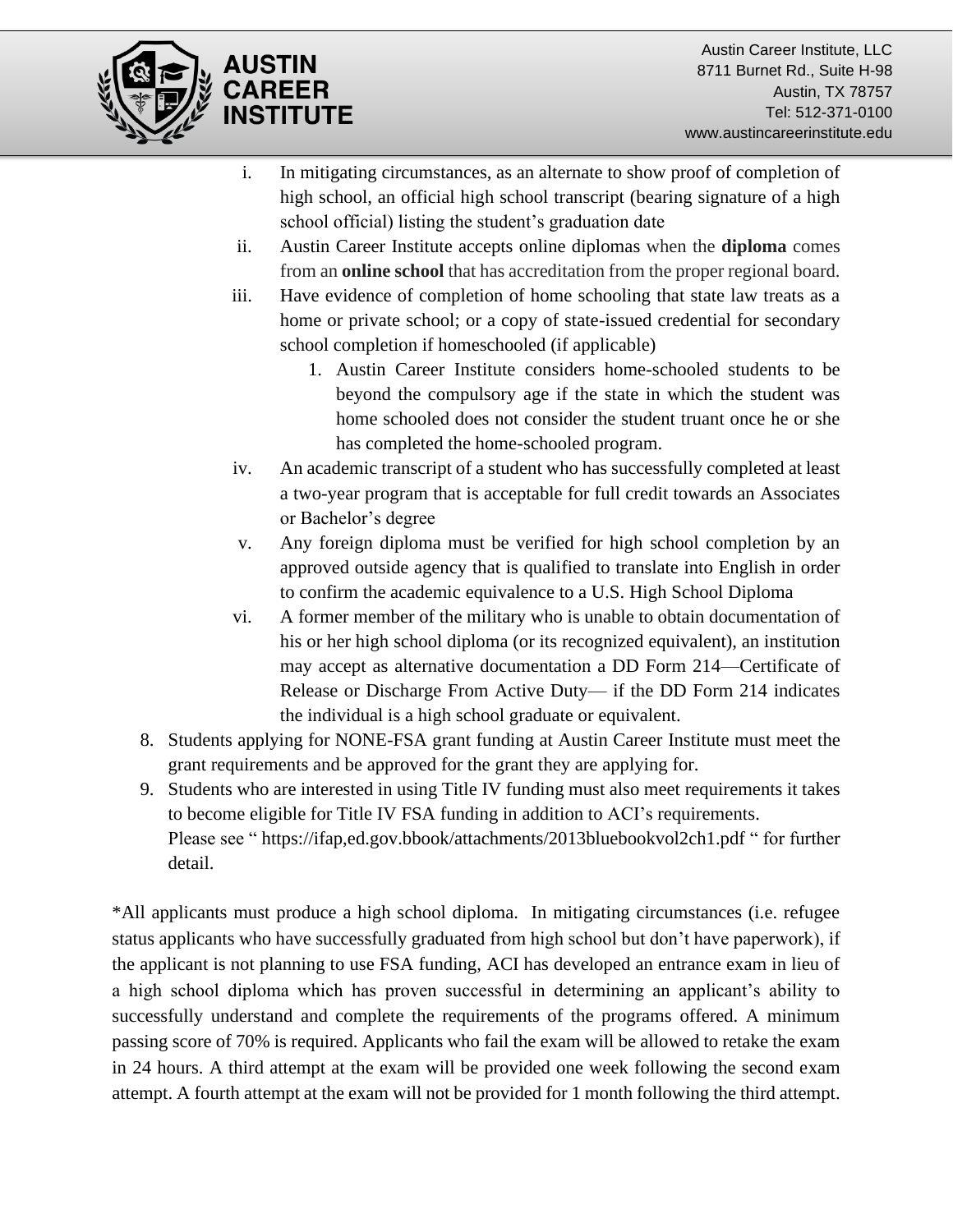

Austin Career Institute, LLC 8711 Burnet Rd., Suite H-98 Austin, TX 78757 Tel: 512-371-0100 www.austincareerinstitute.edu

#### **Recognized equivalents of a high school diploma**

For students who are interested in using Title IV funding the Department of Education recognizes several equivalents to a high school diploma:

- A GED certificate;
- A certificate or other official completion documentation demonstrating that the student has passed a state-authorized examination (such as the Test Assessing Secondary Completion (TASC) the High School Equivalency Test (HiSET), or, in California, the California High School Proficiency Exam) that the state recognizes as the equivalent of a high school diploma (certificates of attendance and/or completion are not included in this qualifying category);
- An associate's degree;
- Successful completion of at least 60 semester or trimester credit hours or 72 quarter credit hours that does not result in the awarding of an associate's degree, but that is acceptable for full credit toward a bachelor's degree at any institution; or
- Enrollment in a bachelor's degree program where at least 60 semester or trimester credit hours or 72 quarter credit hours have been successfully completed, including credit hours transferred into the bachelor's degree program.
- Foreign

diplomas [www2.ed.gov/policy/highered/reg/](http://www2.ed.gov/policy/highered/reg/) hearulemaking/2009/hsdiploma.html (see the Foreign high-school diplomas section) 1–9 Chapter 1—School-Determined Requirements FSA HB Jul 2019 Glossary CFR DCL

- For a student who enrolls without completing high school, a transcript indicating the student has excelled in high school.
	- $\circ$  The student must no longer be enrolled in high school, must satisfy 's written policy for admitting such students, and must be starting a program that leads at least to an associate's degree or its equivalent.
	- Note that merely possessing a certificate of attendance and/or high school completion is not sufficient for a student to be Title IV aid eligible.
	- Such a certificate may be issued without a student having completed all of the academic graduation requirements, including passing any required examinations.
	- A state must consider a certificate or high-school-completion-equivalency test as equivalent to a high school diploma in that state in order for it to be considered equivalent to a high school diploma for Title IV aid eligibility purposes.

#### **HOME SCHOOLING**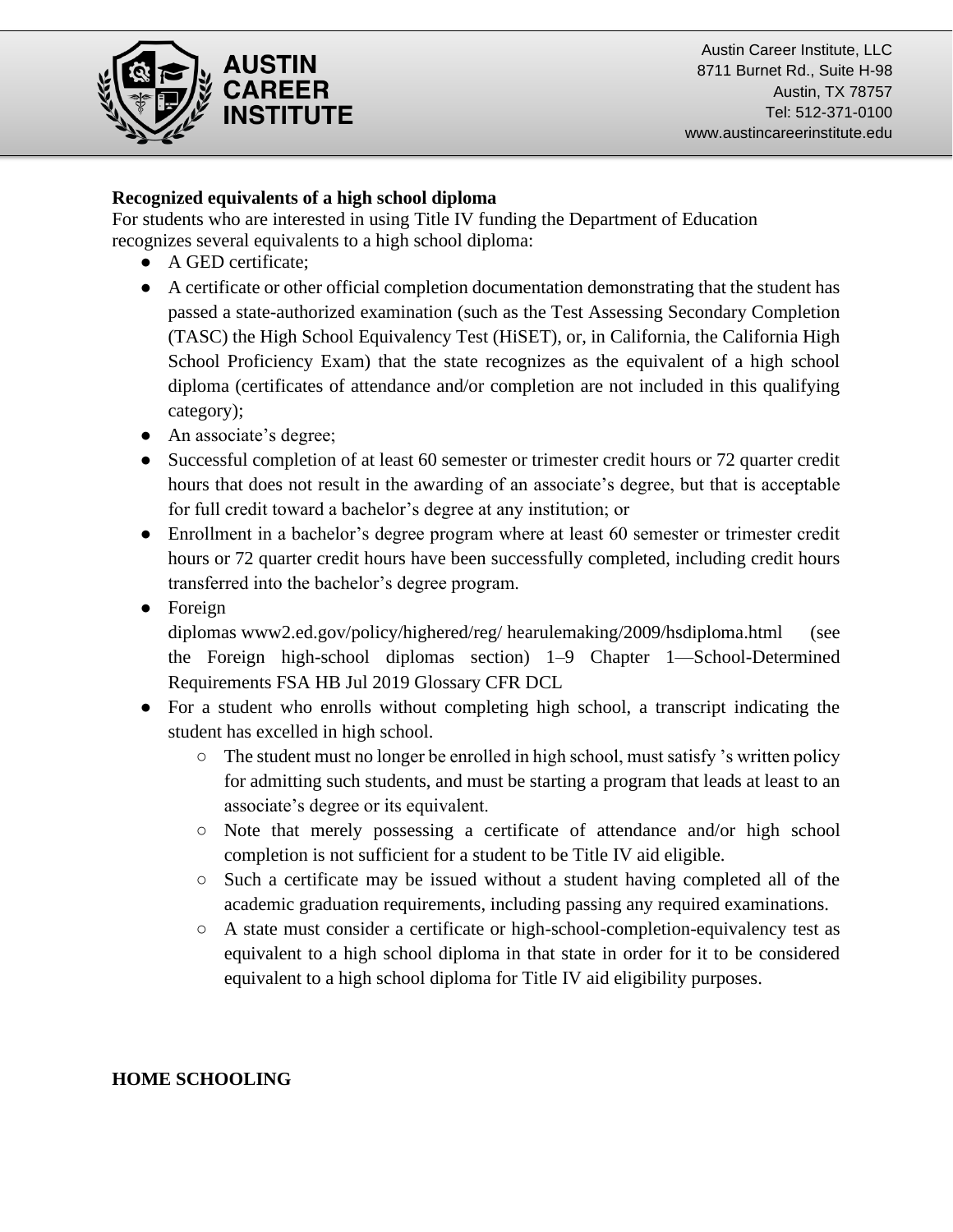

To receive FSA Funds, a student must be qualified to study at the post-secondary level. Though homeschooled students are not considered to have a high school diploma or equivalent, they are eligible to receive FSA funds if their secondary school education was in a homeschool that state law treats as a home or private school. Some states issue a secondary school completion credential to homeschoolers.

- If this is the case in the state where the student was homeschooled, he/she must obtain this credential to be eligible for FSA funds if the state requires it.
- The student can include in his/her homeschooling self-certification that he/she received this state credential.

An eligible institution is defined in part as one that admits as regular students only those who have a high school diploma or equivalent, are beyond the compulsory age of attendance for the school's state, or are dually enrolled at the college and a secondary school.

For students who finish homeschooling at a younger age, the Department considers them to be beyond the age of compulsory attendance if:

- your school's state would not require them to obtain a secondary completion credential as provided under state law; or
- the student has completed a secondary school education in a homeschool setting that qualifies as an exemption from compulsory attendance under state law.

## ENROLLMENT AGREEMENT COMPLETED, SIGNED AND DATED

- The enrollment agreement must be fully executed prior to the enrollee starting classes
- Austin Career Institute maintains the original copy of this fully executed enrollment agreement
- A copy of the signed agreement is provided to the enrollee and/or parent, legal guardian (when applicable)
- Registration Fee paid in full

#### **TRANSFERS**

All accepted transfer clock hours will be credited at the beginning of the program. A possibility exists that no transfer credit will be granted.

● Students transferring from another franchise location of Austin Career Institute will be placed into an existing class based on level of completion recorded on their transcript. Courses with an 85% or higher grade will be eligible for transfer hour's credit with a maximum of 100% of the student's completed clock hours allowable for transfer in general education chapters. Tuition balances do not transfer from one school to another.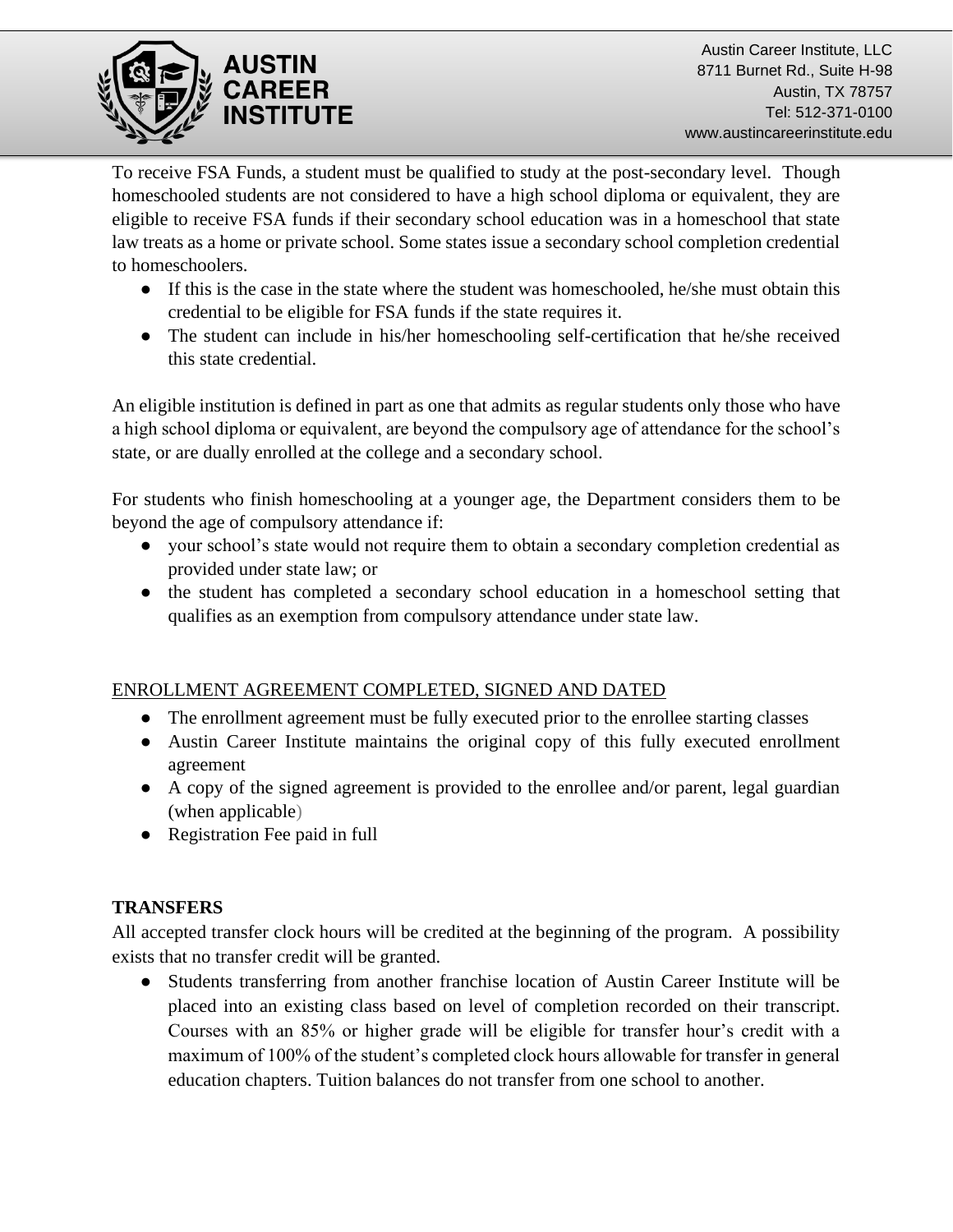

- A student wishing to transfer may be accepted to an educational course / program after carefully evaluating the student's academic records. Each transfer is evaluated on an individual basis.
- For Title IV, HEA purposes, all hours attempted must be counted toward the 150% requirements for Title IV, HEA eligibility.

## **RE-ENTRY**

- All students who are approved for re-entry enter at the same Satisfactory Academic Progress level as when they withdrew.
- Students who drop and re-enter within 180 days will enter at the same tuition rate as when they withdrew until the student reaches the next checkpoint as listed on the SAP Policy.
	- For the remaining period of enrollment beyond the closest checkpoint at time of reentry, tuition will be at the current level as per stated in the applicable Catalog at the time the student re-enters.
- Students who re-enter after 180 days will pay the current tuition rate for the amount of contracted clock hours at the time of re-entry.
- Tuition costs under the enrollment agreement are reflective of the program clock hours that must still be taken, after giving clock hours for work performed in the student's earlier enrollment.

## **INTERNAL PROCEDURES FOR VERIFYING HIGH SCHOOL DIPLOMAS**

- All students must have a verifiable high school diploma or G.E.D. certificate.
	- $\circ$  If the applicant's high school diploma is not available, as an alternative to verify high school graduation, Austin Career Institute will accept:
		- An official transcript, listing the applicant's graduation date and in addition, must have a high school official's signature / title provided on the transcript.
		- A state certificate received by an applicant after the applicant has passed a State-authorized examination that the State recognizes as the equivalent of a high school diploma.
		- An academic transcript of the student who has successfully completed at least a two-year program that is acceptable for full credit towards a bachelor's degree.
		- The Department of Education requires students who receive Title IV funding to have a valid high school diploma. For non-Title IV applicants, in mitigating circumstances (i.e. refugee status applicants who have successfully graduated from high school but don't have paperwork), ACI has developed an entrance exam in lieu of a high school diploma which has proven successful in determining an applicant's ability to successfully understand and complete the requirements of the programs offered. A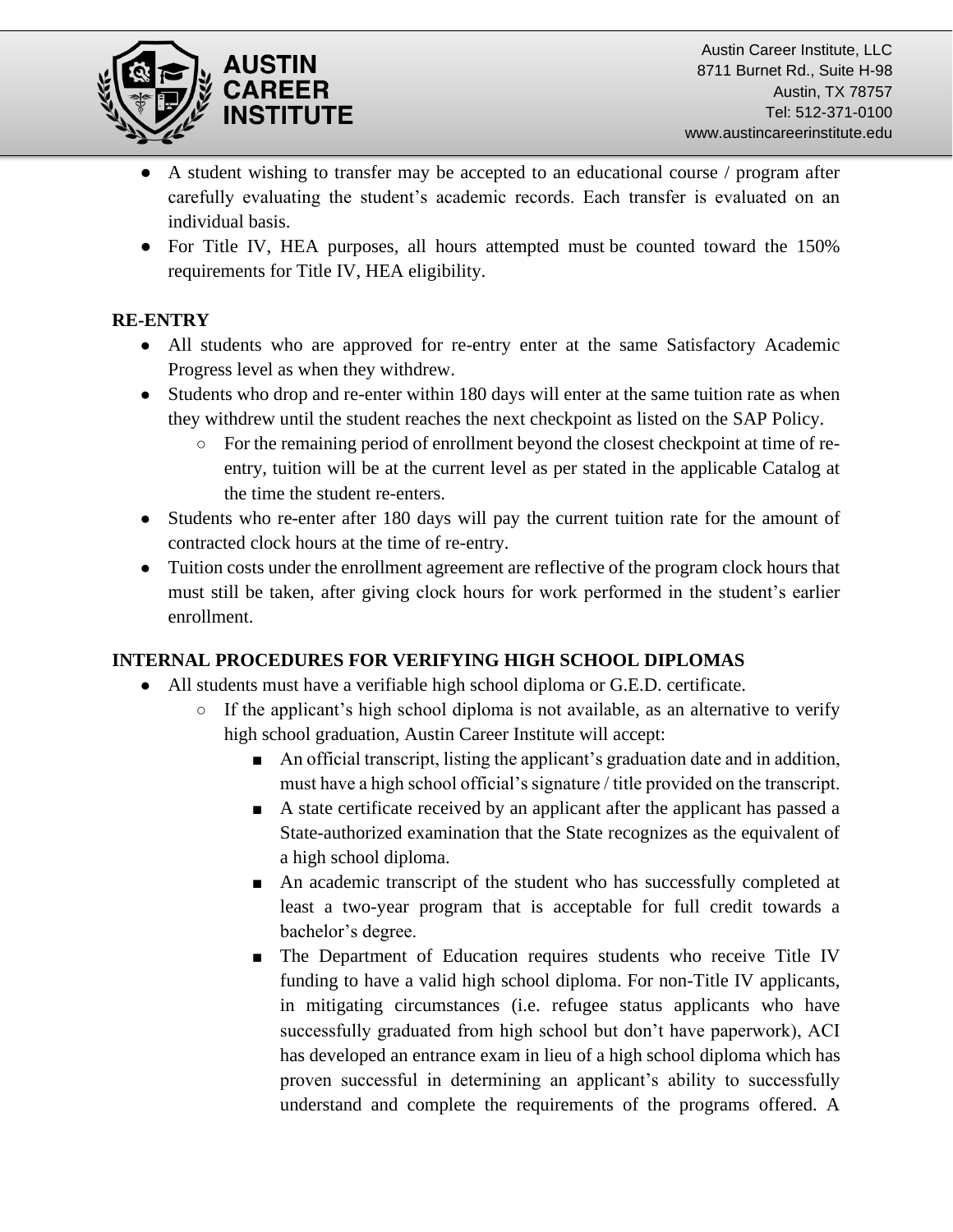

minimum passing score of 70% is required. Applicants who fail the exam will be allowed to retake the exam in 24 hours. A third attempt at the exam will be provided one week following the second exam attempt. A fourth attempt at the exam will not be provided for 1 month following the third attempt.

- Austin Career Institute accepts online diplomas when the **diploma** comes from an **online school** that has accreditation from the proper regional board.
- There is not an appeal process for any diplomas/GEDs that are not verifiable.
- Home School Diplomas are recognized by the Department of Education, therefore are accepted at Austin Career Institute (pending the state approves) if they are signed by the parent or guardian and list the secondary school courses completed by the applicant, and document the successful completion of a secondary school education or a secondary school completion credential for home school if the State requires, and is provided under the State law.
- Self-certification for verifiability is not sufficient.
- Prospective applicant's educational background is also considered prior to enrolling them as a student.
- Title IV Funded Academies: The Department of Education requires students who receive Title IV funding to have a valid high school diploma.
	- If a student is admitted and is found to have an invalid high school diploma or GED, the student must be dismissed from Austin Career Institute immediately and all Title IV aid disbursed for the student must be returned to the Department of Education.
	- A student may be readmitted only after providing a valid GED certificate.
- Non-Title IV Academies: If a student is found to have a false high school diploma, the student will be immediately dismissed from the program of study for failure to provide a valid high school diploma.
	- A student may be readmitted only after providing a valid GED certificate.
- Austin Career Institute follows the procedures for verifying high school diplomas when the admissions representative is not familiar with the high school in question.

#### **Due Diligence**

- Due diligence will be administered when enrolling a student.
- If Austin Career Institute Admissions Director suspects an invalid diploma, the Director will:
	- Call references the applicant provided on their Enrollment Application and ask for verification of the high school the applicant graduated from, including city and state in which the high school resides.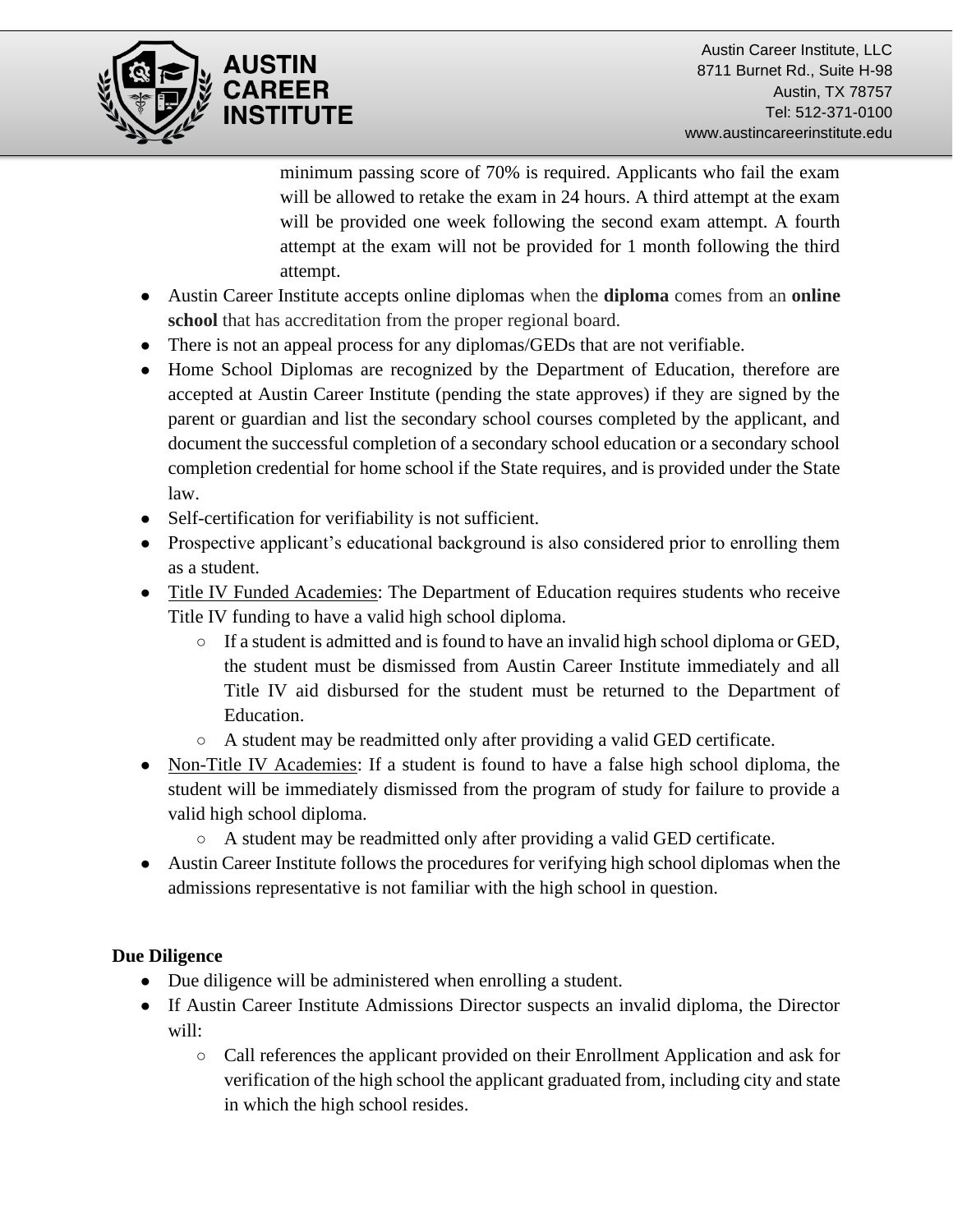



- Contact the appropriate State Education Agency (SEA) to determine if the high school is state recognized.
- Review the "State Regulation of Private and Home Schools" which provides a brief description for each state's legal requirements that apply to K–12 private schools in the United States.
	- <http://www2.ed.gov/about/offices/list/oii/nonpublic/regulation-map.html>
- Not assume if the high school referenced has a website that it is a legitimate high school.
- $\circ$  Ask the applicant questions about the name(s) of their high school guidance counselor, principals and superintendents and ask for the phone number to the high school.
- Make a call to the school personnel, ideally in the applicant's presence, to aid in determining if the high school in question is legitimate.
- Use "professional skepticism" if getting several applicants from out of state with the "same" high school listed on the diploma.
- Follow instincts and if suspecting fraud, ask additional questions AND ask the applicant to schedule a contract signing appointment at a later date in order to give the Admissions Director time to uncover the facts needed to verify a diploma.
- Consistently be alert for any information concerning a list of diploma mills.

#### **Enrollment Status**

- Students must be enrolled at least halftime to qualify for available Direct Subsidized / Unsubsidized and Direct Plus Loan programs.
- Part-time enrollment of at least halftime does not reduce the student's Pell award.
	- However, if the program is less than an academic year in hours or weeks of instructional time, qualifying students enrolled in that program will receive a prorated award based on the length of the program.
- The length of the program as defined in clock-hour and weeks of instructional time determines the amount of aid a qualifying student may be awarded.
- Students must complete the required hours and weeks at each checkpoint per payment period in accordance with the SAP Policy in order to qualify for and receive the Pell and/or Direct Loan disbursement awarded.

## **INCARCERATED STUDENTS**

- Incarcerated students are not eligible for enrollment as all classes and hands-on training is conducted at the physical location.
- A student is not considered incarcerated if the student is in a half-way house, has home detention, or is serving a sentence on weekends only.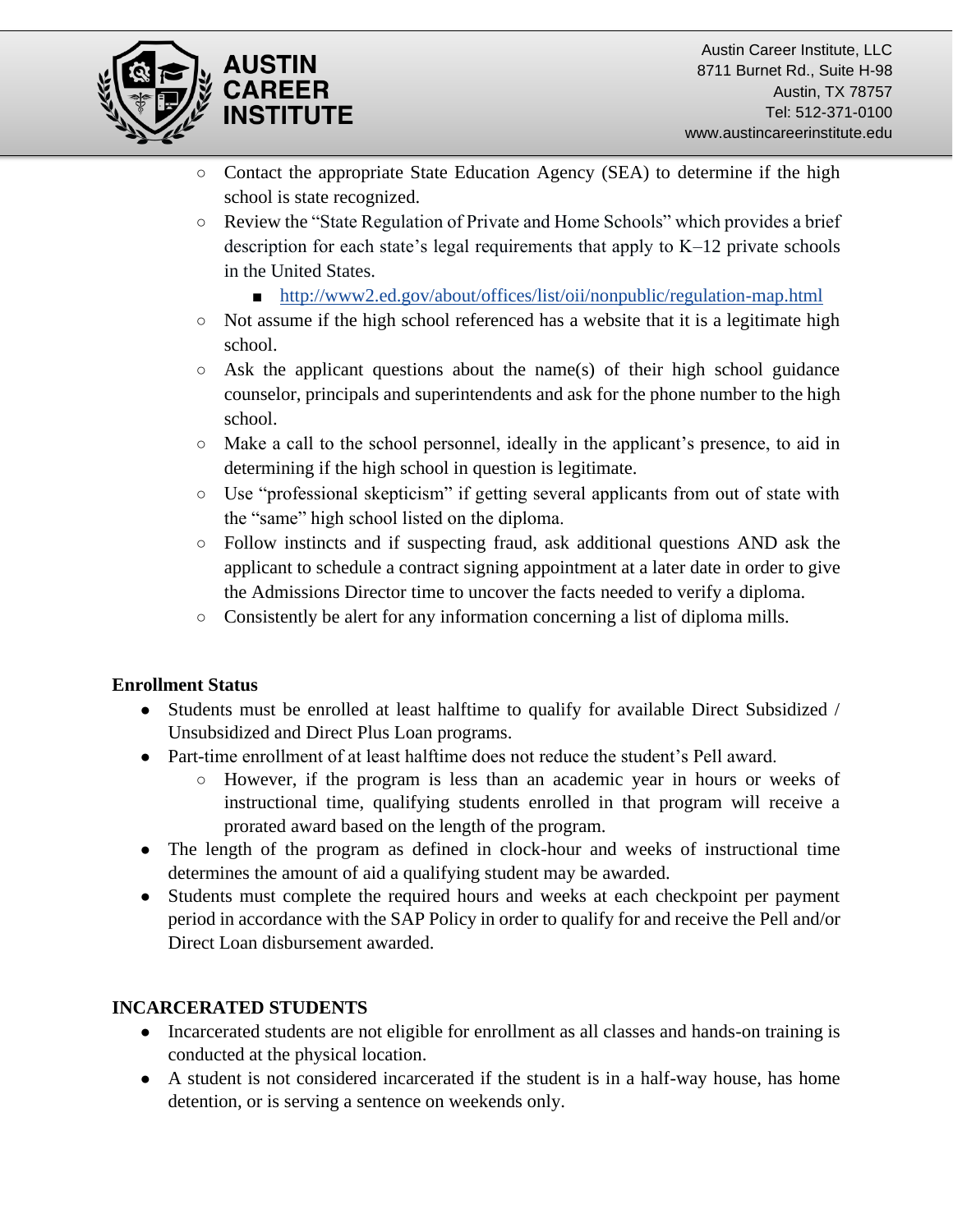

#### **CITIZENSHIP AND RESIDENCY REQUIREMENTS ACCORDING TO §668.33**

(a) Except as provided in paragraph (b) of this section, to be eligible to receive Title IV, HEA program assistance, a student must—

- (1) Be a citizen or national of the United States; or
- (2) Provide evidence from the U.S. Immigration and Naturalization Service that he or she
	- (i) Is a permanent resident of the United States; or

(ii) Is in the United States for other than a temporary purpose with the intention of becoming a citizen or permanent resident;

(b)(1) A citizen of the Federated States of Micronesia, Republic of the Marshall Islands, or the Republic of Palau is eligible to receive funds under the FWS, FSEOG, and Federal Pell Grant programs if the student attends an eligible institution in a State, or a public or nonprofit private eligible institution of higher education in those jurisdictions.

(2) A student who satisfies the requirements of paragraph (a) of this section is eligible to receive funds under the FWS, FSEOG, and Federal Pell Grant programs if the student attends a public or nonprofit private eligible institution of higher education in the Federated States of Micronesia, Republic of the Marshall Islands, or the Republic of Palau.

(c)(1) If a student asserts that he or she is a citizen of the United States on the Free Application for Federal Student Aid (FAFSA), the Secretary attempts to confirm that assertion under a data match with the Social Security Administration. If the Social Security Administration confirms the student's citizenship, the Secretary reports that confirmation to the institution and the student. (2) If the Social Security Administration does not confirm the student's citizenship assertion under the data match with the Secretary, the student can establish U.S. citizenship by submitting documentary evidence of that status to the institution. Before denying Title IV, HEA assistance to a student for failing to establish citizenship, Austin Career Institute must give a student at least 30 days' notice to produce evidence of U.S. citizenship.

If the student falls in one of the categories below, they are generally considered an "eligible noncitizen."

Generally, a student is an eligible noncitizen if they are:

- (1) A permanent U.S. resident with a Permanent Resident Card (I-551);
- (2) A conditional permanent resident with a Conditional Green Card (I-551C);

(3) The holder of an Arrival-Departure Record (I-94) from the Department of Homeland Security showing any one of the following designations: "Refugee," "Asylum Granted," "Parolee" (I-94 confirms that you were paroled for a minimum of one year and status has not expired), T-Visa holder (T-1, T-2, T-3, etc.) or "Cuban-Haitian Entrant;" or

(4) The holder of a valid certification or eligibility letter from the Department of Health and Human Services showing a designation of "Victim of human trafficking."